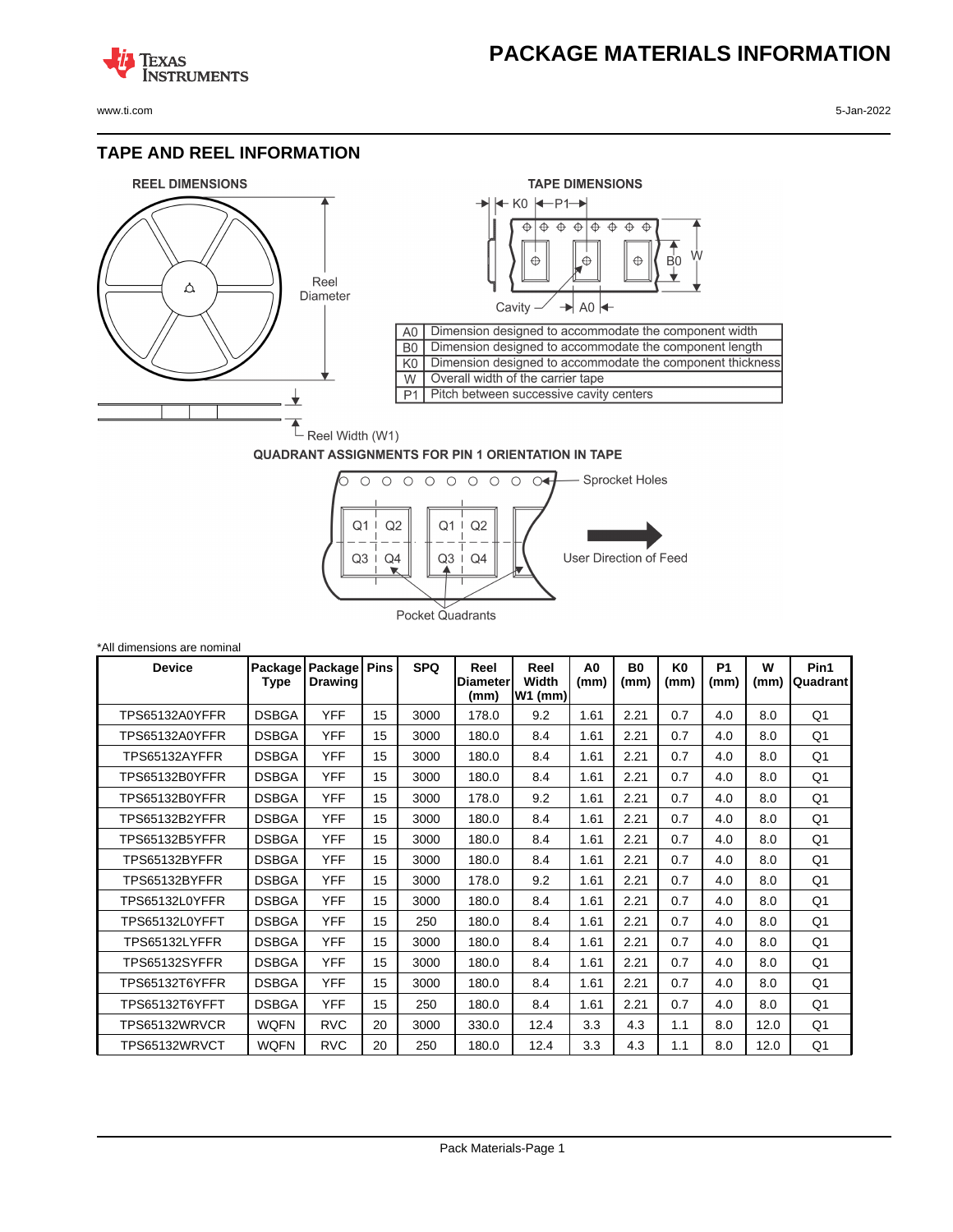

www.ti.com 5-Jan-2022

# **PACKAGE MATERIALS INFORMATION**



| *All dimensions are nominal |              |                        |                           |      |             |            |             |  |
|-----------------------------|--------------|------------------------|---------------------------|------|-------------|------------|-------------|--|
| <b>Device</b>               | Package Type | <b>Package Drawing</b> | <b>Pins</b><br><b>SPQ</b> |      | Length (mm) | Width (mm) | Height (mm) |  |
| TPS65132A0YFFR              | <b>DSBGA</b> | <b>YFF</b>             | 15                        | 3000 | 220.0       | 220.0      | 35.0        |  |
| <b>TPS65132A0YFFR</b>       | <b>DSBGA</b> | <b>YFF</b>             | 15                        | 3000 | 182.0       | 182.0      | 20.0        |  |
| TPS65132AYFFR               | <b>DSBGA</b> | <b>YFF</b>             | 15                        | 3000 | 182.0       | 182.0      | 20.0        |  |
| <b>TPS65132B0YFFR</b>       | <b>DSBGA</b> | <b>YFF</b>             | 15                        | 3000 | 182.0       | 182.0      | 20.0        |  |
| <b>TPS65132B0YFFR</b>       | <b>DSBGA</b> | <b>YFF</b>             | 15                        | 3000 | 220.0       | 220.0      | 35.0        |  |
| <b>TPS65132B2YFFR</b>       | <b>DSBGA</b> | <b>YFF</b>             | 15                        | 3000 | 182.0       | 182.0      | 20.0        |  |
| TPS65132B5YFFR              | <b>DSBGA</b> | <b>YFF</b>             | 15                        | 3000 | 182.0       | 182.0      | 20.0        |  |
| TPS65132BYFFR               | <b>DSBGA</b> | <b>YFF</b>             | 15                        | 3000 | 182.0       | 182.0      | 20.0        |  |
| TPS65132BYFFR               | <b>DSBGA</b> | <b>YFF</b>             | 15                        | 3000 | 220.0       | 220.0      | 35.0        |  |
| TPS65132L0YFFR              | <b>DSBGA</b> | <b>YFF</b>             | 15                        | 3000 | 182.0       | 182.0      | 20.0        |  |
| TPS65132L0YFFT              | <b>DSBGA</b> | <b>YFF</b>             | 15                        | 250  | 182.0       | 182.0      | 20.0        |  |
| TPS65132LYFFR               | <b>DSBGA</b> | <b>YFF</b>             | 15                        | 3000 | 182.0       | 182.0      | 20.0        |  |
| TPS65132SYFFR               | <b>DSBGA</b> | <b>YFF</b>             | 15                        | 3000 | 182.0       | 182.0      | 20.0        |  |
| <b>TPS65132T6YFFR</b>       | <b>DSBGA</b> | <b>YFF</b>             | 15                        | 3000 | 182.0       | 182.0      | 20.0        |  |
| TPS65132T6YFFT              | <b>DSBGA</b> | <b>YFF</b>             | 15                        | 250  | 182.0       | 182.0      | 20.0        |  |
| TPS65132WRVCR               | <b>WQFN</b>  | <b>RVC</b>             | 20                        | 3000 | 552.0       | 367.0      | 36.0        |  |
| TPS65132WRVCT               | <b>WQFN</b>  | <b>RVC</b>             | 20                        | 250  | 552.0       | 185.0      | 36.0        |  |